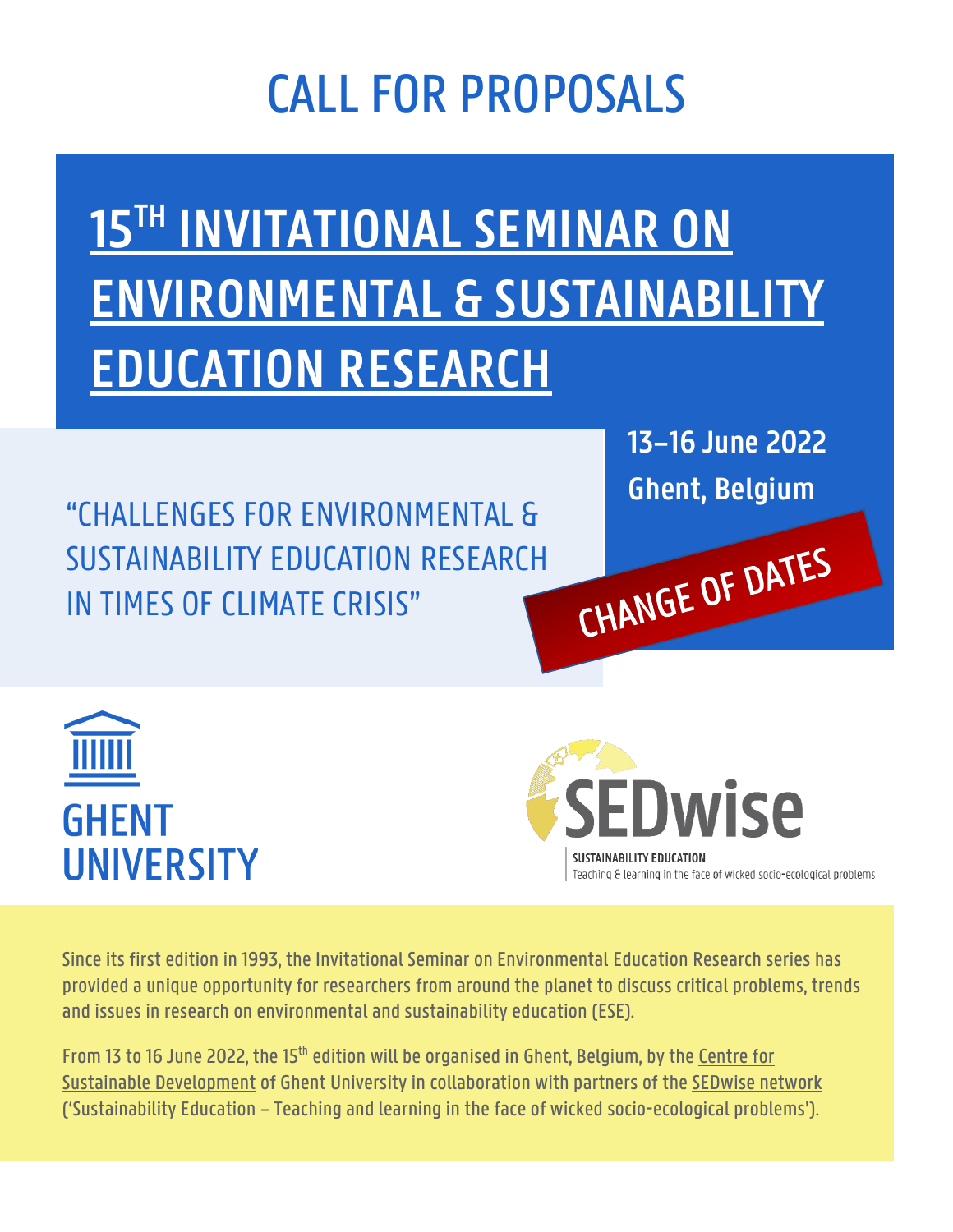### **HISTORY & ETHOS OF THE SEMINAR SERIES**

The first Invitational Seminar was organised in Denmark in 1993. Since then, every 18–24 months, seminars have been hosted in Australia, England, New Zealand, Denmark, USA, South Africa, Switzerland, Canada, Australia, Sweden, Brazil and South Africa.

For almost three decades, the Invitational Seminar on Environmental Education Research has provided a unique dialogical platform for participants worldwide to discuss 'face to face' the vital issues of research development in the field. These deliberations occurred in a specific seminar mode of collegial intellectual exchange with conversations aiming for **depth, richness and engagement**. Issues are generally discussed slowly, both during formally and informally timetabled hours. This is in sharp contrast to typically 'fast' and 'short' conference presentations. As such, the seminar series has been a rare and valuable opportunity for a relatively small group of active researchers (early, mid, later career) from different parts of the world to meet alternately in the Northern and Southern hemispheres.

#### **THEME**

The central theme of the seminar is "Challenges for environmental and sustainability education research in times of climate crisis".

We welcome a rich variety of contributions that can foster critical and inspiring discussions about topical issues relevant for ESE research 'in times of climate crisis'. This implies that the overall theme stretches beyond a narrow focus on strictly delineated 'climate education' and encompasses the wider challenges the climate crisis has on ESE research and practices.

Furthermore, as the root causes and effects of sustainability problems vary within different locales, so do the scientific, political and cultural frameworks that inform ESE research and practice. Recognising such different local challenges, developments and approaches raises important questions regarding the transferability of theoretical frameworks, methodologies as well as empirical results *between* and *within* North and South. We therefore welcome a wide variety of contributions which challenge us to critically discuss developments in ESE research from different standpoints.

#### **SUB-THEMES**

To enable rich and in-depth discussions, we invite you to address the general seminar theme "Challenges for environmental and sustainability education research in times of climate crisis" in relation to one of the sub-themes listed below. After a brief introduction, we further describe each theme through a (nonexhaustive!) list of questions which are meant to serve as an inspiration.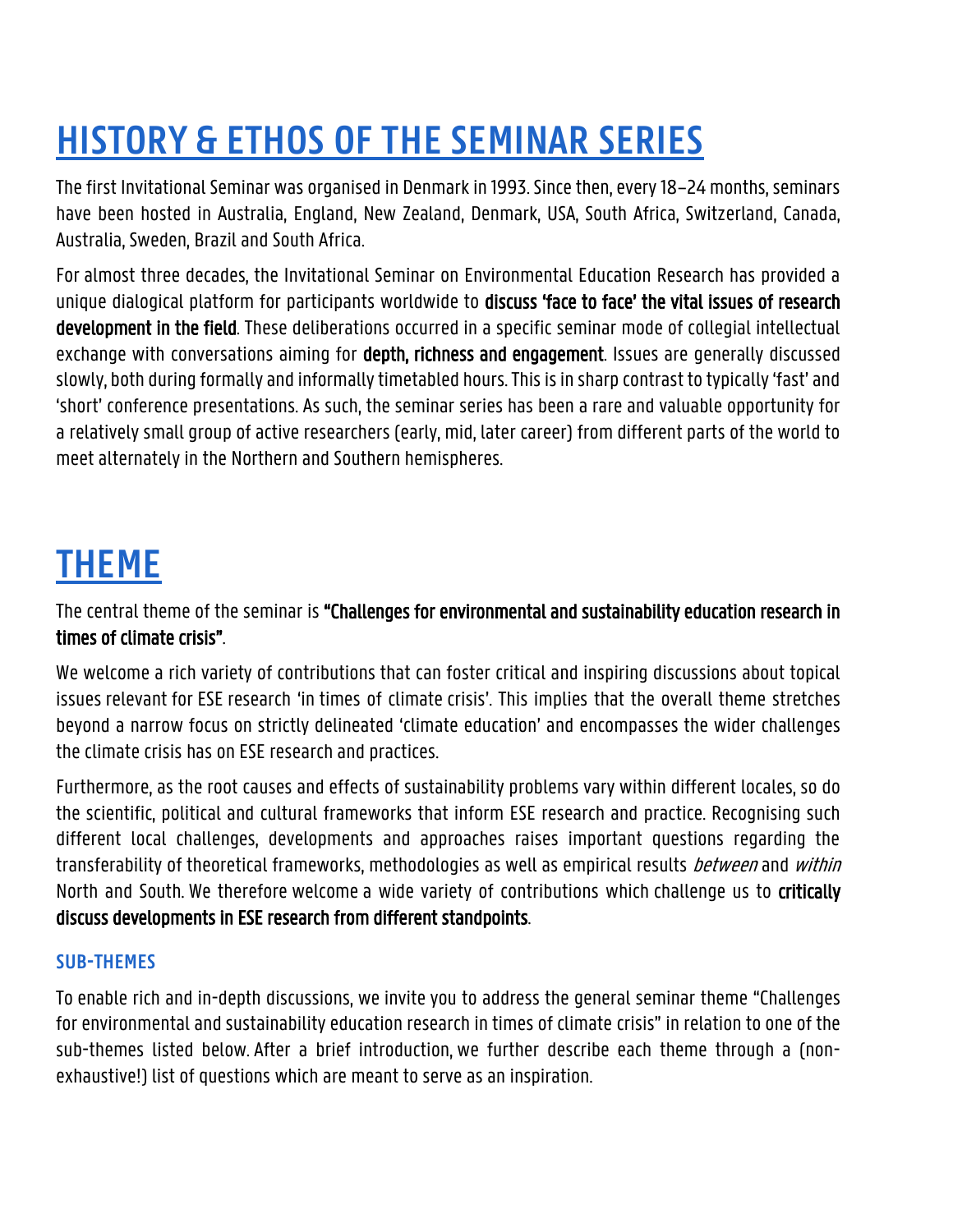#### 1) SUSTAINABILITY ISSUES AS CONTROVERSIAL EDUCATIONAL CONTENT

Sustainability issues like the climate crisis often cause controversy. They are resistant to single right answers and ready-made, simple solutions. Ethical standpoints may prove irreconcilable, facts and knowledge are sometimes contested and fierce political antagonism regularly arises. Addressing the controversial aspects of sustainability issues is a pedagogical challenge.

- $\circ$  To what extend does ESE research succeed in providing quidance for tackling this challenge?
- o What are different local manifestations of and/or ways to handle this challenge? (How) do ESE researchers approach it differently in diverse local contexts?
- o How to incorporate perspectives from other local contexts into research and education?
- $\circ$  Is the long-lasting debate about 'normative' versus 'pluralistic' ESE gaining or losing relevance in the face of such issues? Or should it be approached from novel perspectives and, if so, which ones?
- $\circ$  What, if anything, does ESE (research) have to offer for coping with increased polarisation about sustainability issues?
- o How can educational systems and teaching practices deal with the complexity of sustainability issues? Are tendencies towards separation and simplification causing barriers?
- o Etc.

#### 2) EMOTIONALLY CHALLENGING AND EXISTENTIAL ISSUES IN TEACHING AND LEARNING PRACTICES

Severe and far-reaching sustainability problems can cause strong feelings of worry, anxiety and ecological grief. They can be experienced as existential in the sense of putting our mode of being, attitudes towards life and the meaningfulness of our lives at stake. The emergence of emotional reactions and existential experiences whilst dealing with sustainability issues poses complex challenges for teaching and learning.

- o How can educators prepare for recognising and coping with such experiences?
- o How can ESE research succeed in providing guidance for tackling these challenges? Where does it fall short in providing such support?
- $\circ$  To what extend is the growing attention for the emotional dimension of ESE blurring the differences between a psychological and a pedagogical approach?
- $\circ$  What are theoretical and methodological challenges for investigating (how students and educators cope with) existential experiences?
- $\circ$  Which theoretical approaches may be useful to progress ESE research on this topic?
- o How are these issues perceived and dealt with in different areas of the world?
- o Etc.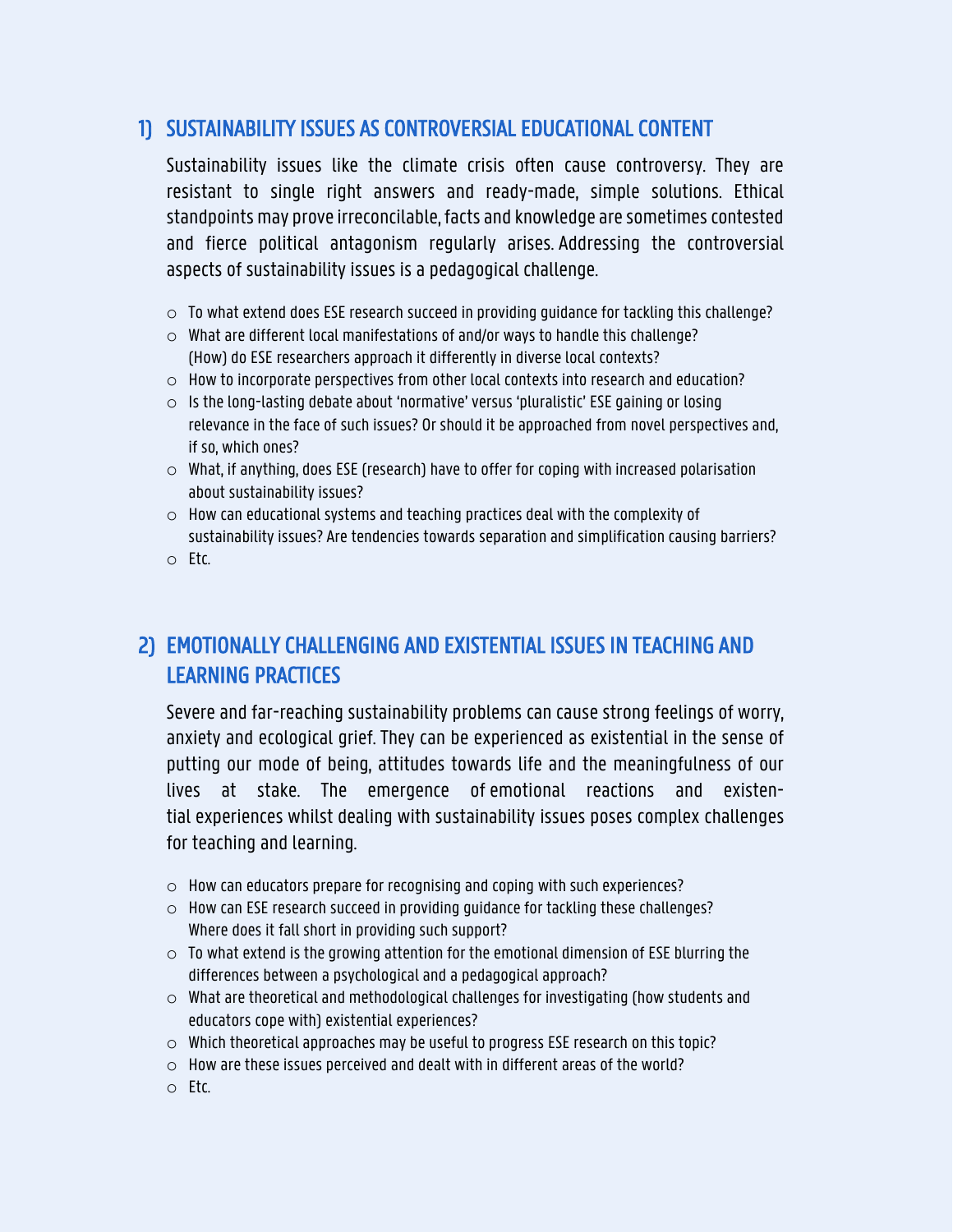#### 3) THE RELATION BETWEEN EDUCATION AND THE PURSUIT OF SOCIETAL **TRANSFORMATION**

Over and over again, education is called upon to contribute to solving societal problems. This is also the case in the light of sustainability problems. A strong sense of urgency about the escalating climate crisis  $-$  which becomes visible in activist movements such as Fridays for Future - leads to demands for an educational response. Yet, the role of education in the pursuit of societal transformation is the topic of vibrant discussions in educational scholarship.

- $\circ$  How does the escalating sustainability crisis affect the conceptualisation of the purpose of education in ESE research?
- o How is ESE research responding to increasing urgency and climate emergencies? Do we need alternative responses?
- $\circ$  How are ESE researchers and practitioners from different areas of the world dealing with specific local escalations and corresponding challenges?
- o To what extend is the focus on climate emergency something to welcome? Is there reason for concern about undesirable reductionism that may distract attention from other vital issues for ESE (research)?
- $\circ$  Should ESE research be more disruptive or activist in times of global systemic sustainability crises and, if so, what does this imply for the content and practice of research?
- o Etc.

#### 4) BOUNDARIES BETWEEN ESE RESEARCH AND PRACTICE

A lot of - if not all - ESE research is grounded in an ambition and engagement to contribute to improving ESE practices. Yet, we often face boundaries between research, education and services to society. Crossing these boundaries and pursuing fruitful research-practice collaboration bring about a variety of challenges as well as valuable opportunities.

- $\circ$  How do we or how can we cross the boundaries between research and practice to co-create better ESE practices?
- $\circ$  What kind of research does this require in terms of questions to address ('objects of knowledge'), research design and empirical focus ('objects of study')?
- o What are fruitful collaborative settings?
- $\circ$  Is there a risk of conflation of research and practice? If so, how to avoid it?
- $\circ$  How to understand the (complementary?) roles of researchers and practitioners and how to shape the relations between them?
- o How to deal with local differences in a globalised research landscape?
- o Etc.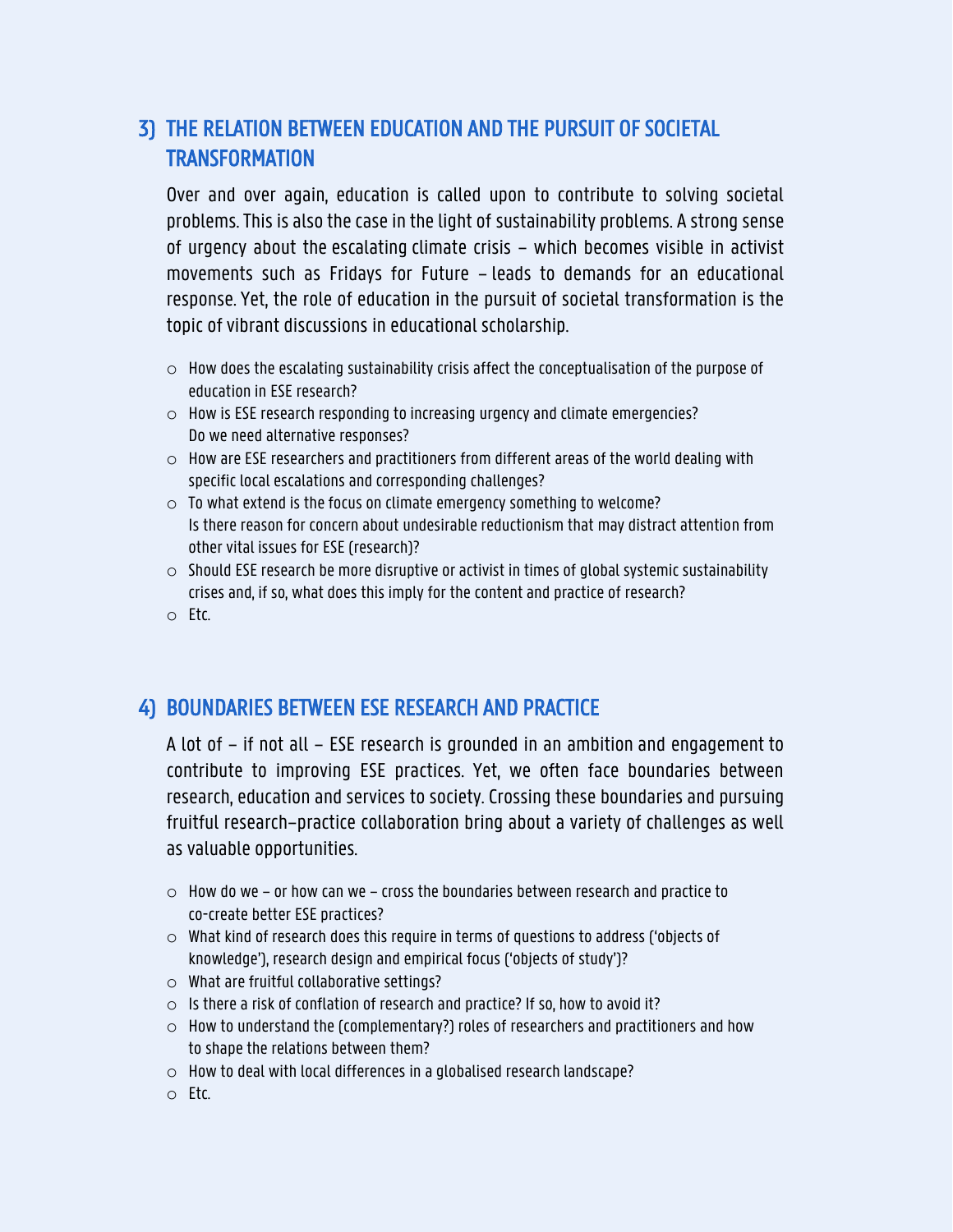### **OPEN CALL**

Traditionally, the Invitational Seminar was only open to participants who received a personal invitation. Thus, the number of participants was limited in view of safeguarding the specific ethos of the seminar series. However, the field of ESE research has evolved considerably since the start of the seminar series and does no longer consist of only a handful of researchers spread around the world. As this makes it impossible to know all potential invitees, we launch this open invitation and spread it as widely as possible within the research field.

For this 15<sup>th</sup> edition, we thus warmly invite  $all$  ESE researchers who are interested in participating in the seminar to submit a proposal in the form of a 1–2 page essay (550–1100 words) about a topic in ESE research related to the seminar's theme and in particular to one of the sub-themes. Since a limited number of participants is necessary to guarantee the seminar series' typical qualities like depth, richness, slowness and engagement, these essays will be reviewed and, based on the criteria outlined below, 35 applicants will be invited to the seminar. The selected contributions will be compiled into an online book.

The deadline for the submission of proposals is 15 February 2022.

### **GENERAL GUIDELINES & EXPECTATIONS**

The invited essays differ from a typical conference proposal in the sense that they should raise and discuss critical problems, trends, challenges and issues for the development of ESE research, rather than presenting the results of (ongoing) research. Thus, instead of being elaborately presented during the seminar, the essays will serve to nourish an in-depth collegial intellectual exchange and dialogue between researchers from all over the world. Therefore, each contribution should in one way or another engage with questions such as:

- Is ESE research today offering adequate responses to the challenges we face? Which blind spots and lock-ins may impede an adequate response?
- What sort of knowledge is lacking and how can we create it?
- Which theories and methodologies are over- or under-represented?
- Do we notice any promising new ways forward empirically, theoretically and/or methodologically? How can these be strengthened? How do they relate to established research traditions in our field?
- Are we, as researchers, facing new ethical issues?
- What does it mean to be an ESE researcher in times of climate crisis?
- How to foster academic dialogue, exchange and accumulation that respect global diversity and turn it into an asset?
- What are issues of colonisation and pathways for decolonisation in ESE research?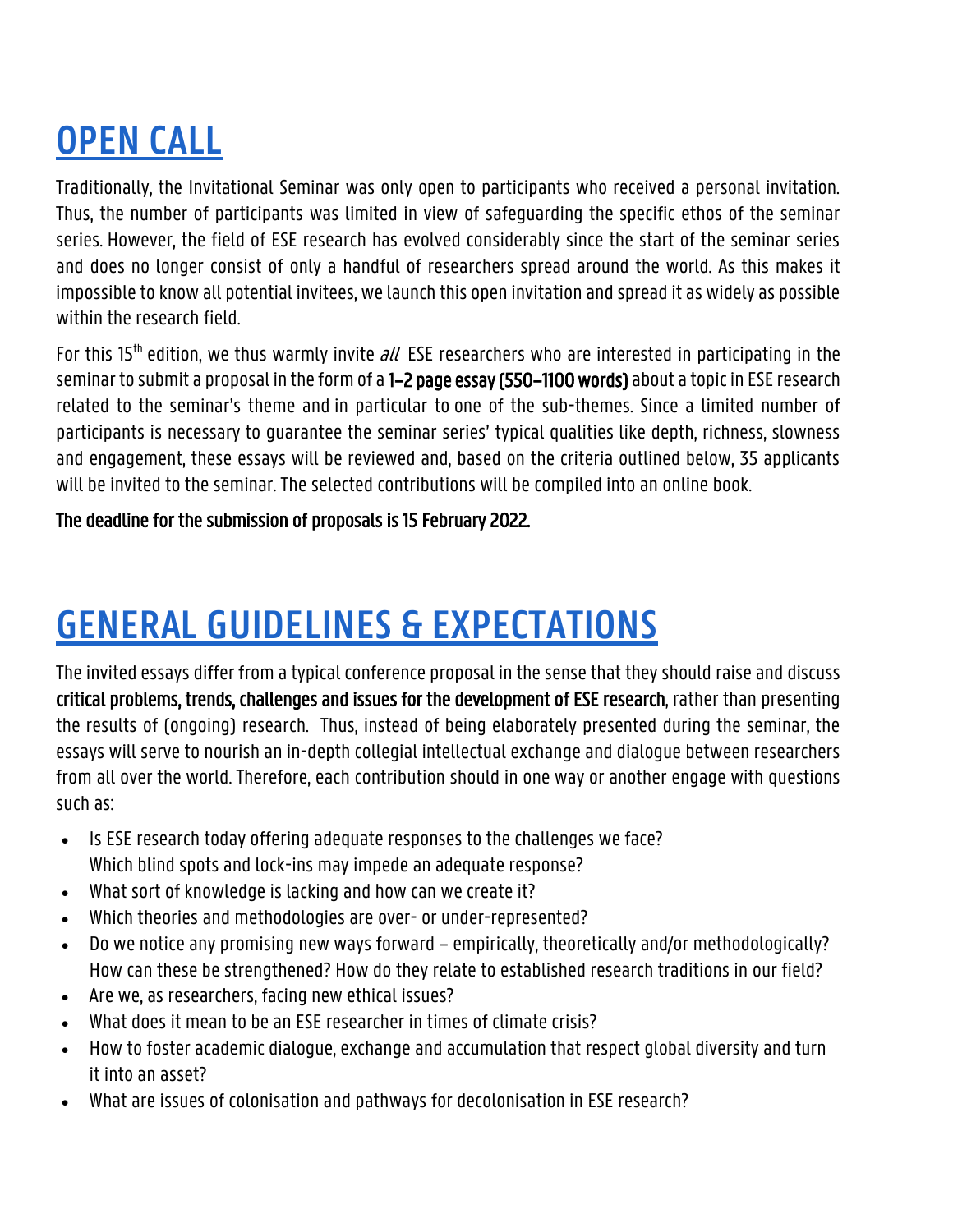### **SELECTION CRITERIA**

#### **FOR INDIVIDUAL PROPOSALS**

- Relevance of the proposal: relevance in terms of critical problems, trends and issues in ESE research; relevance in relation to the theme of the seminar as well as the chosen sub-theme
- Quality of the proposal: focus; depth; originality in relation to existing ESE research; awareness of previous work; coherence in argumentation; international perspective; promise to stimulate in-depth and engaged discussion
- 'Cutting edge' nature of the proposal: e.g. contributions raising good, challenging questions and providing not-yet fully explored suggestions for theoretical/methodological innovations

#### **OVERALL**

- Scope of international coverage: the group of participants needs to consist of ESE researchers from across the world and from a variety of research networks/communities
- Inter-generational: the group of participants needs to consist of a balanced combination of early, mid and later career researchers
- Gender-balance

### **SEMINAR PARTICIPATION**

In line with the aim of the seminar to enable critical and in-depth discussions, participation in the Invitational Seminar requires preparation (writing an essay, submitting a 'bio', pre-reading). During the seminar, plenary input (e.g. brief introductions to sub-themes) will function as scene-setters and facilitate 'break out' discussion in a 'generative' way and workshop style after which findings and recommendations are reported back.

#### **SUBMISSION**

We invite you to submit your proposal **via the submission form**. Please keep in mind the general guidelines, expectations and selection criteria as outlined above.

#### [SUBMISSION FORM](https://forms.office.com/r/q79tCLV28z)